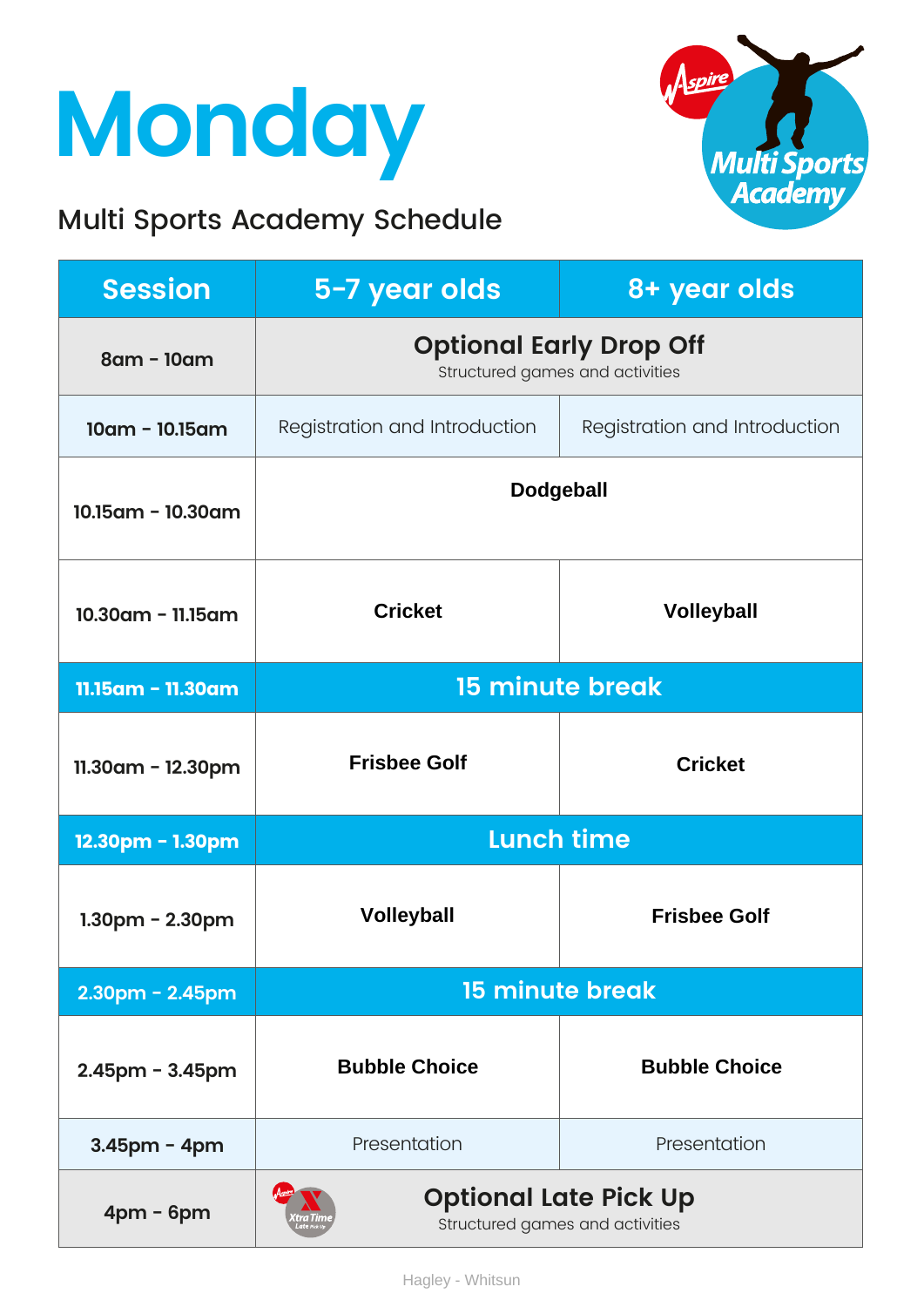### **Tuesday**

#### Multi Sports Academy Schedule



| <b>Session</b>          | 5-7 year olds                                                     | 8+ year olds                  |
|-------------------------|-------------------------------------------------------------------|-------------------------------|
| 8am - 10am              | <b>Optional Early Drop Off</b><br>Structured games and activities |                               |
| $10am - 10.15am$        | Registration and Introduction                                     | Registration and Introduction |
| $10.15$ am - $10.30$ am | <b>Warm-up Activities</b>                                         |                               |
| $10.30$ am - 11.15am    | <b>Jubilee Day</b>                                                | <b>Jubilee Day</b>            |
| 11.15am - 11.30am       | <b>15 minute break</b>                                            |                               |
| $11.30$ am - $12.30$ pm | <b>Jubilee Day</b>                                                | <b>Jubilee Day</b>            |
| 12.30pm - 1.30pm        | <b>Lunch time</b>                                                 |                               |
| $1.30$ pm - $2.30$ pm   | <b>Jubilee Day</b>                                                | <b>Jubilee Day</b>            |
| $2.30$ pm - $2.45$ pm   | <b>15 minute break</b>                                            |                               |
| $2.45$ pm - $3.45$ pm   | <b>Jubilee Day</b>                                                | <b>Jubilee Day</b>            |
| $3.45$ pm - 4pm         | Presentation                                                      | Presentation                  |
| $4pm - 6pm$             | <b>Optional Late Pick Up</b><br>Structured games and activities   |                               |